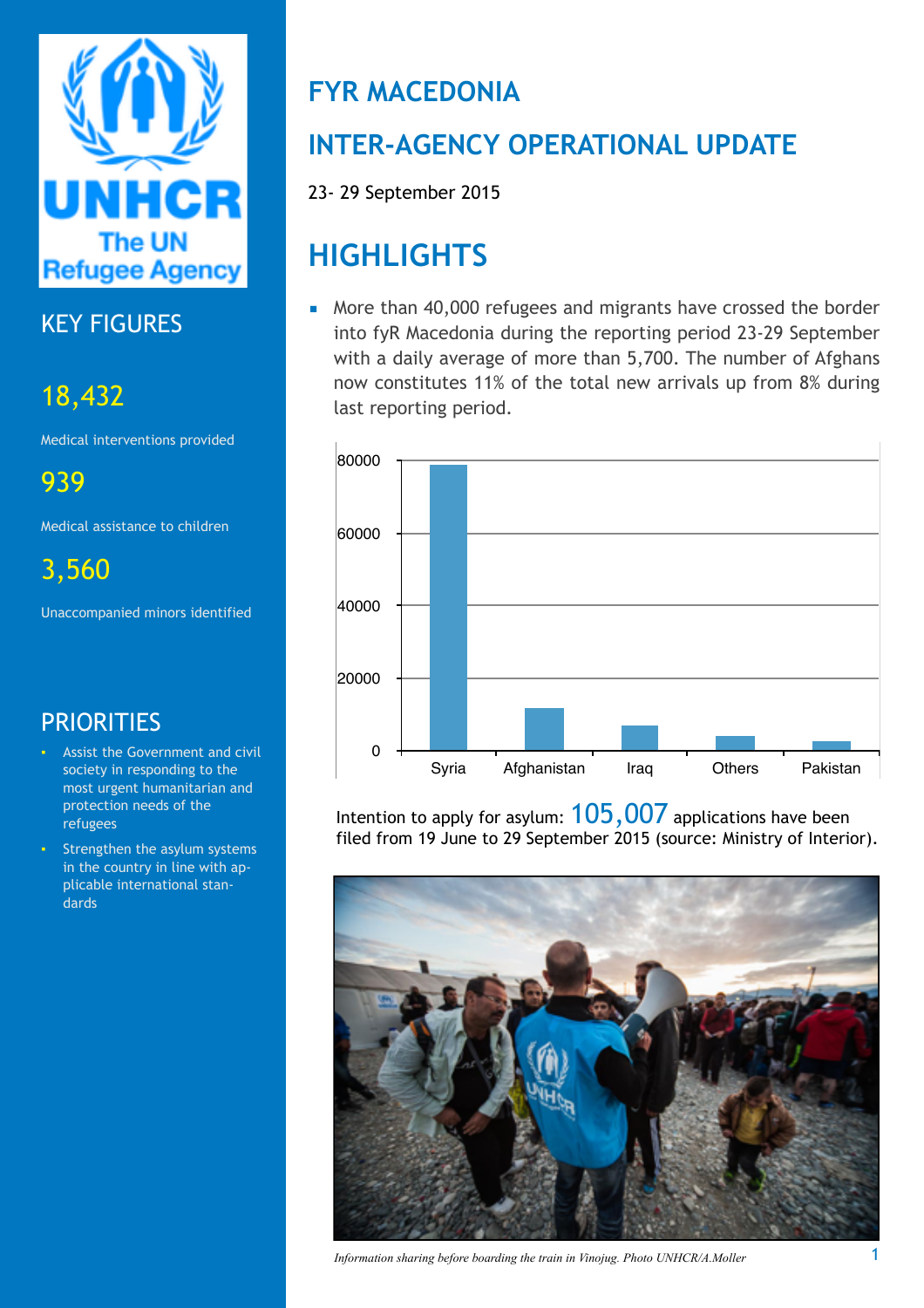# **UPDATE ON ACHIEVEMENTS**

### **Operational Context**

The Ministry of Interior's officially registered number of refugees and migrants crossing the border from Greece, continues to be high with 105,007 persons registered their intention to apply for asylum, including 21,270 children, of whom 3,560 are unaccompanied since 19 June until 29 September 2015. Of these 79,017 (75%) of the arrivals are Syrians, 11,478 (11%) Afghans, 6,839 (7%) Iraqis, 2,767 (3%) Pakistanis and the remainder represent other nationalities such as Somalis, Palestinians, Congolese and Cameroonian. 50 applications for asylum were registered out of which 37 were submitted by Syrians in the same period while from January to end of July 1,690 asylum applications were submitted.

### **Achievements**





### **Achievements and Impact**

- More than 40,000 refugees and migrants have crossed the border into fyR Macedonia during the reporting period 23-29 September with a daily average of more than 5,700. The number of Afghans now constitutes 11% of the total new arrivals up from 8% last reporting period.
- A two day training for police, army and special forces is currently being provided by UNHCR. Four two day trainings will be conducted this week and the next week, during which some 100 officers will be trained. The agenda for the workshop is based on the UNHCR Protection Training Manual for European Border and Entry Officials<http://www.unhcr.org/4d948c736.html>.
- The Ministry of Interior has maintained their decision to only use trains as transportation to the Serbian border.
- UNHCR has established a well-functioning mechanism with the UNHCR Greek for family reunification as several family members are temporarily separated.
- MYLA continues to work with the Special Forces to organize the boarding of the trains by giving priority to people with specific needs and the most vulnerable.
- During the reporting period approximately 827 women and 1,173 children were provided with emotional and psychosocial assistance in the UNICEF Child Friendly Spaces operated by NGO La Strada. 20 professionals (social workers, psychologists, pedagogues, translators and support staff) work in shifts to provide services to women and children every day of the week. La Strada identified and assisted 40 vulnerable individuals. The activities are funded by UNICEF,UNHCR and People in Need.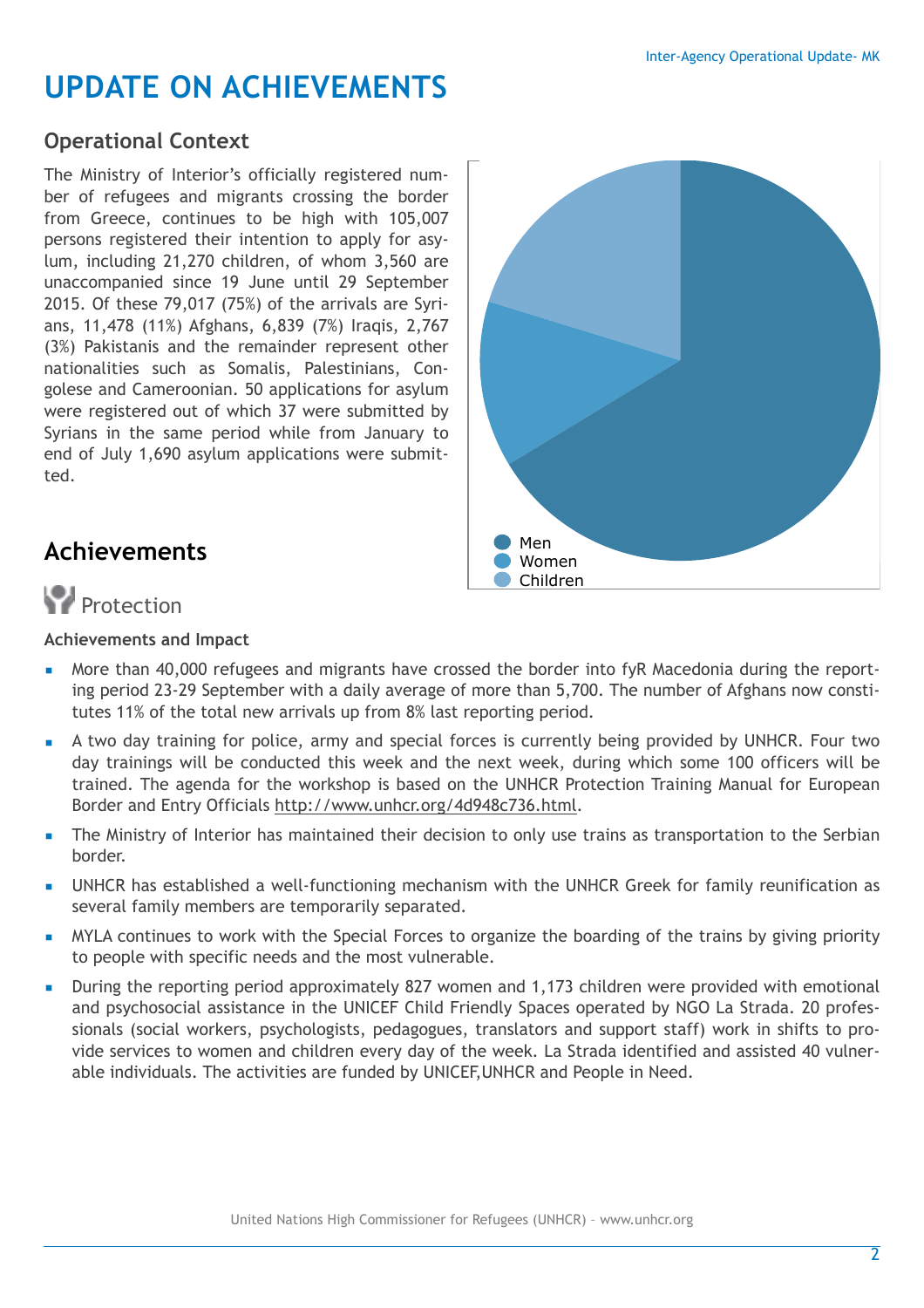#### Inter-Agency Operational Update- MK

- During the reporting period approximately 5,600 persons were offered free legal advice at the Vinojug station by MYLA who also assisted 9 asylum
- seekers at the Vizbegovo Reception Center with their asylum procedure. MYLA also ensured prioritization for 100 vulnerable individuals for their registration. There are currently 10 MYLA translators working in shifts at the Vinojug site. The MYLA activities are funded by UNHCR.
- UNHCR has erected a fixed information point just after the border crossing to inform refugees about the registration procedures, services in the site and other useful information. This practice has proved to be efficient to mitigate tensions and ensure a more organized flow outside and inside the centre.



*Food distribution at Vinojug. Photo UNHCR/ A.Moller*

#### **Identified Needs and Remaining Gaps**

UNHCR is currently in the process to set up a protection monitoring system using mobile data collection and is changing the data collection on population movements and profiles to an electronic version.

## Health

#### **Achievements and Impact**

- During the reporting period the Red Cross provided 18,432 medical interventions out of which 49 were pregnant women and 939 were children. Four wheelchairs were distributed.
- Nine mobile teams of the Red Cross are working in shifts to provide medical assistance and first aid in Gevgelija and Tabanovce. This activity is funded by UNHCR and Red Cross.
- UNICEF supported teams from La Strada continue to support to mothers and young children to maintain personal hygiene by providing access to bathing facilities and hygiene sets.
- 150 health professionals from the Emergency Medical Services, hospitals and public health centers in Gevgelija and Kumanovo regions took part of the Health and Migration workshops organized jointly by WHO and the Ministry of Health in the period 22 - 25 September. The participants discussed the key problems in the health response in the field in the past three months, the challenges and the future steps for the health sector response under the scenarios suggested in the MoH action plan for health and migration.

### **Food Security and Nutrition**

#### **Achievements and Impact**

- Red Cross has procured additional 1,503 food parcels (family packages) and sufficient water for the expected increase in refugees.
- La Strada and Help the Refugees distributed 1,180 packages of baby food (most from UNICEF), 40 kg. fruit, 1,120 packages of biscuits for babies, 1,100 l water and 1280 bottles of children's drinkables. Nun distributed 650 bottles of juice, and sweets and chocolate for Eid celebration.
- UNICEF, in cooperation with the Ministry of Health and the WHO, developed informational materials to support mothers in maintaining breastfeeding in periods of emergency and crisis.